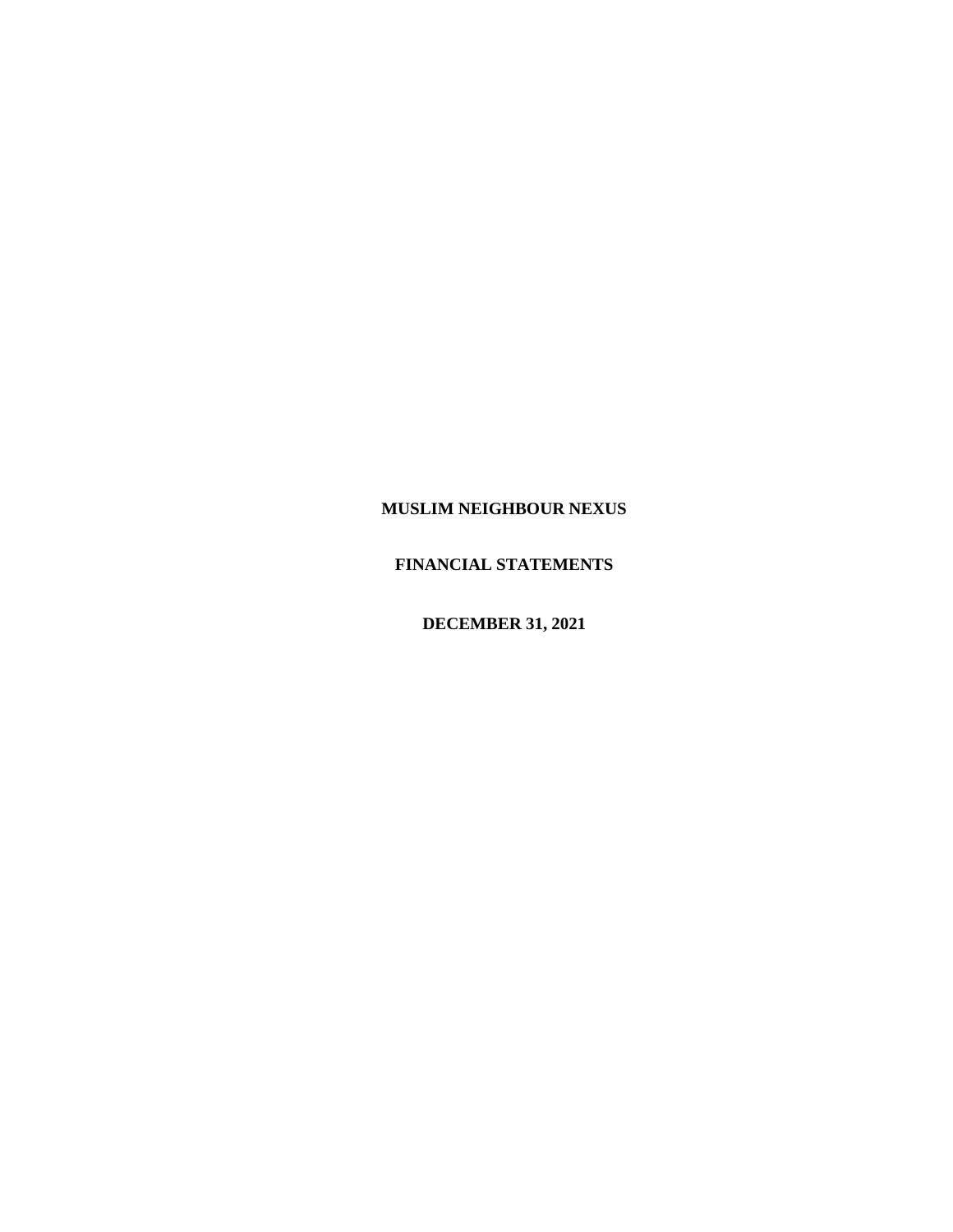# **MUSLIM NEIGHBOUR NEXUS**

# **FINANCIAL STATEMENTS**

# **CONTENTS**

PAGE

| <b>INDEPENDENT AUDITOR'S REPORT</b>                   | $1 - 2$        |
|-------------------------------------------------------|----------------|
| <b>FINANCIAL STATEMENTS</b>                           |                |
| <b>Statement of Financial Position</b>                | 3              |
| <b>Statement of Operations</b>                        | $\overline{4}$ |
| <b>Statement of Changes in Fund Balances</b>          | 5              |
| <b>Statement of Cash Flows</b>                        | 6              |
| <b>Notes to Financial Statements</b>                  | $7 - 12$       |
| <b>Supplementary Information</b>                      |                |
| Schedule I - General, prayer and fundraising expenses | 13             |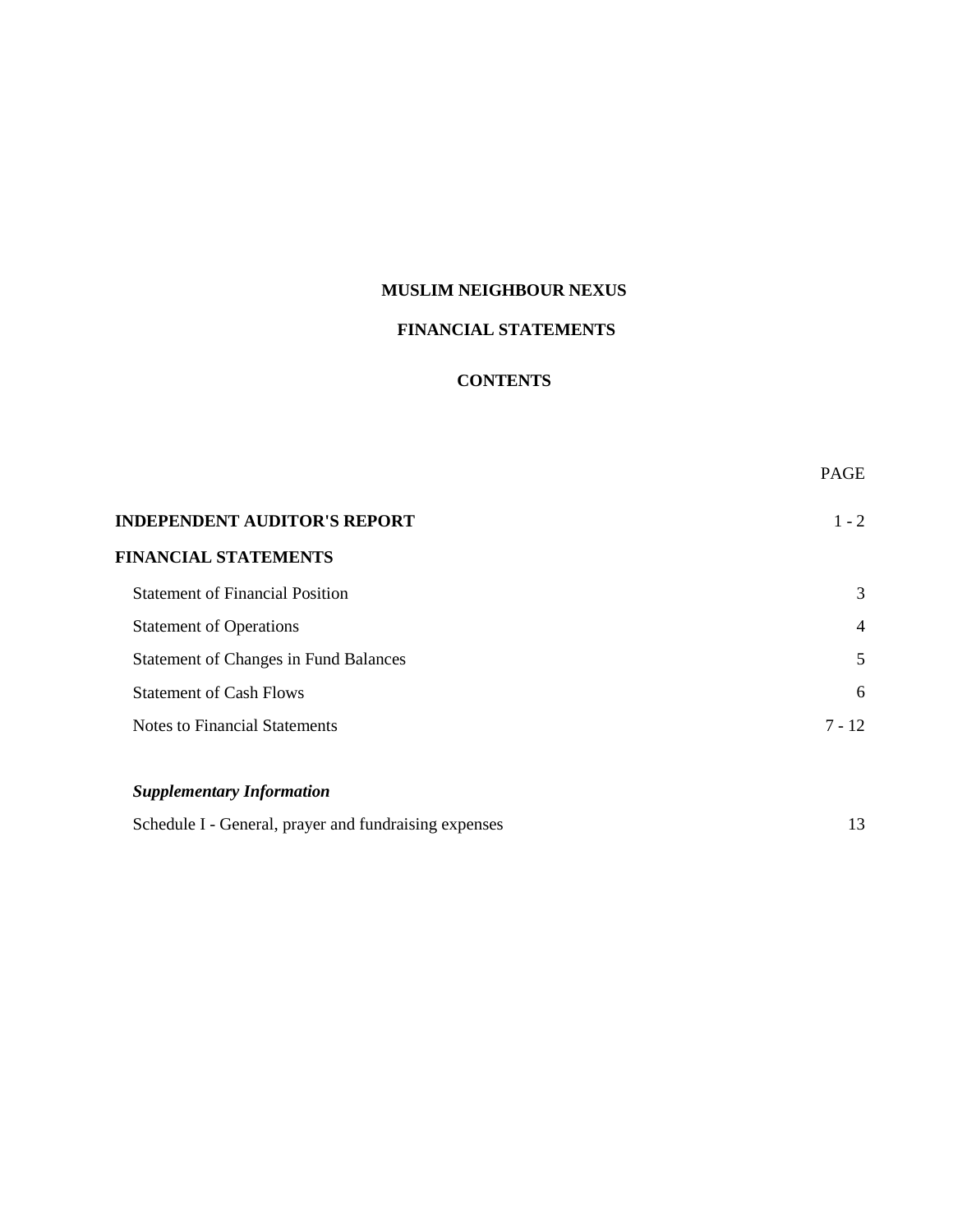

**GUANZON PROFESSIONAL CORPORATION** 6547D Mississauga Rd, Mississauga, ON L5N 1A6

Tel: +1 647 930 8280 | Fax+1 289 804 0774

#### **INDEPENDENT AUDITOR'S REPORT**

#### To the members of **MUSLIM NEIGHBOUR NEXUS**

#### *Qualified Opinion*

We have audited the accompanying financial statements of **MUSLIM NEIGHBOUR NEXUS**, which comprise the statement of financial position as at December 31, 2021, and the statement of operations, statement of changes in fund balances and statement of cash flows for the year then ended, and notes to the financial statements, including a summary of significant accounting policies.

In our opinion, except for the effects of the matter described in the Basis for Qualified Opinion section of our report, the accompanying financial statements present fairly, in all material respects, the financial position of **MUSLIM NEIGHBOUR NEXUS** as at December 31, 2021, and the results of its operations and its cash flows for the year then ended in accordance with Canadian accounting standards for not-for-profit organizations.

#### *Basis for Qualified Opinion*

In common with many not-for-profit organizations, **MUSLIM NEIGHBOUR NEXUS** derives revenue from donations the completeness of which is not susceptible to satisfactory audit verification. Accordingly, verification of these revenues was limited to the amounts recorded in the records of **MUSLIM NEIGHBOUR NEXUS**. Therefore, we were not able to determine whether any adjustments might be necessary to recorded donations, excess of revenues over expenses, cash flows from operations for the years ended December 31, 2021 and 2020, current assets as at December 31, 2021 and 2020, and fund balances as at January 1 and December 31 for both the 2021 and 2020 years. Our audit opinion on the financial statements for the year ended December 31, 2021 was modified accordingly because of the possible effects of this scope limitation.

We conducted our audit in accordance with Canadian generally accepted auditing standards. Our responsibilities under those standards are further described in the *Auditor's Responsibilities for the Audit of the Financial Statements* section of our report. We are independent of **MUSLIM NEIGHBOUR NEXUS** in accordance with the ethical requirements that are relevant to our audit of the financial statements in Canada, and we have fulfilled our other ethical responsibilities in accordance with these requirements. We believe that the audit evidence we have obtained is sufficient and appropriate to provide a basis for our qualified audit opinion.

#### *Responsibilities of Management and Those Charged with Governance for the Financial Statements*

Management is responsible for the preparation and fair presentation of the financial statements in accordance with Canadian accounting standards for not-for-profit organizations, and for such internal control as management determines is necessary to enable the preparation of financial statements that are free from material misstatement, whether due to fraud or error.

In preparing the financial statements, management is responsible for assessing **MUSLIM NEIGHBOUR NEXUS**'s ability to continue as a going concern, disclosing, as applicable, matters related to going concern and using the going concern basis of accounting unless management either intends to liquidate **MUSLIM NEIGHBOUR NEXUS** or to cease operations, or has no realistic alternative but to do so.

Those charged with governance are responsible for overseeing **MUSLIM NEIGHBOUR NEXUS**'s financial reporting process.

#### *Auditor's Responsibilities for the Audit of the Financial Statements*

Our objectives are to obtain reasonable assurance about whether the financial statements as a whole are free from material misstatement, whether due to fraud or error, and to issue an auditor's report that includes our opinion. Reasonable assurance is a high level of assurance, but is not a guarantee that an audit conducted in accordance with Canadian generally accepted auditing standards will always detect a material misstatement when it exists. Misstatements can arise from fraud or error and are considered material if, individually or in the aggregate, they could reasonably be expected to influence the economic decisions of users taken on the basis of these financial statements.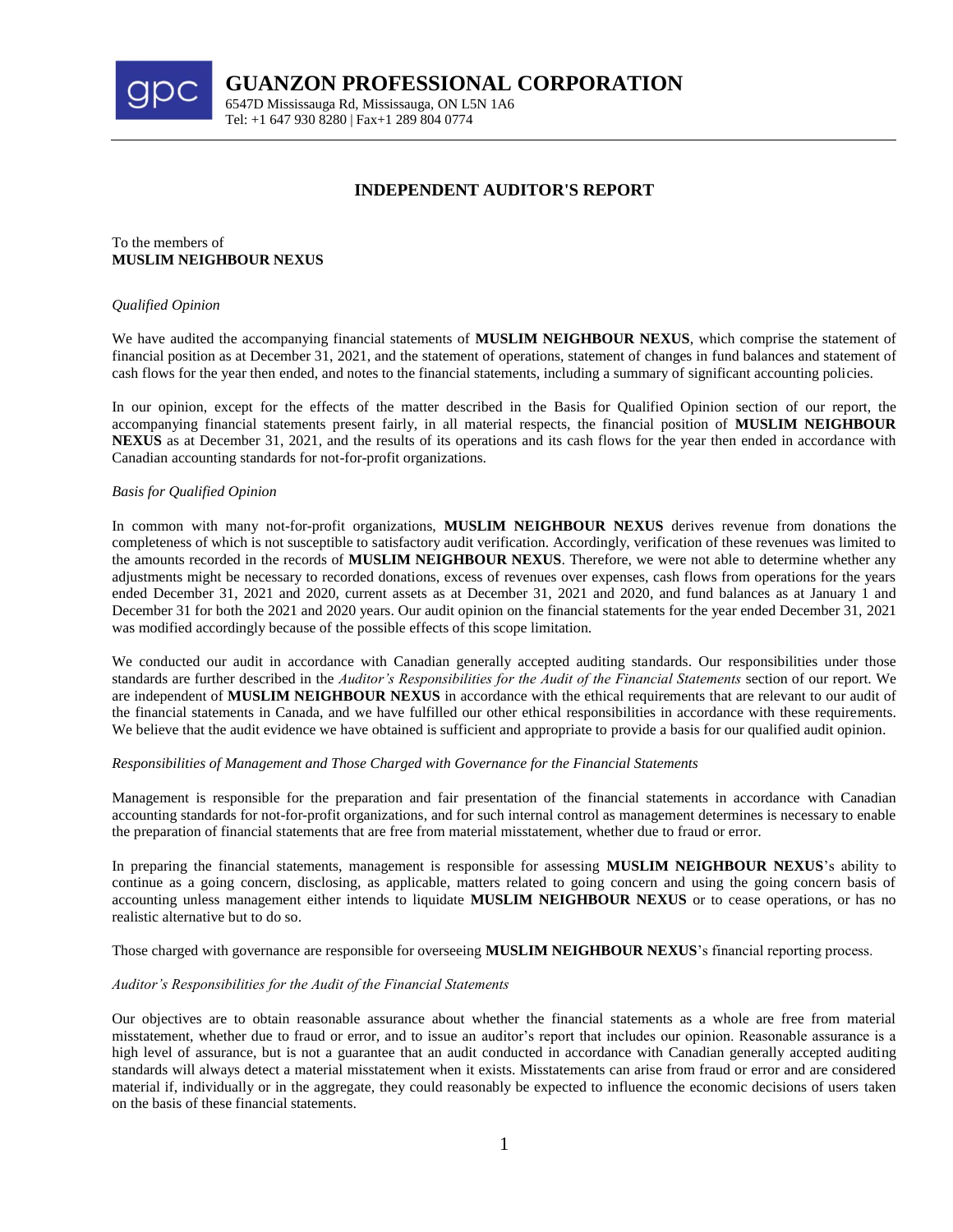

As part of an audit in accordance with Canadian generally accepted auditing standards, we exercise professional judgment and maintain professional skepticism throughout the audit. We also:

- Identify and assess the risks of material misstatement of the financial statements, whether due to fraud or error, design and perform audit procedures responsive to those risks, and obtain audit evidence that is sufficient and appropriate to provide a basis for our opinion. The risk of not detecting a material misstatement resulting from fraud is higher than for one resulting from error, as fraud may involve collusion, forgery, intentional omissions, misrepresentations, or the override of internal control.
- Obtain an understanding of internal control relevant to the audit in order to design audit procedures that are appropriate in the circumstances, but not for the purpose of expressing an opinion on the effectiveness of **MUSLIM NEIGHBOUR NEXUS**'s internal control.
- Evaluate the appropriateness of accounting policies used and the reasonableness of accounting estimates and related disclosures made by management.
- Conclude on the appropriateness of management's use of the going concern basis of accounting and, based on the audit evidence obtained, whether a material uncertainty exists related to events or conditions that may cast significant doubt on **MUSLIM NEIGHBOUR NEXUS**'s ability to continue as a going concern. If we conclude that a material uncertainty exists, we are required to draw attention in our auditor's report to the related disclosures in the financial statements or, if such disclosures are inadequate, to modify our opinion. Our conclusions are based on the audit evidence obtained up to the date of our auditor's report. However, future events or conditions may cause **MUSLIM NEIGHBOUR NEXUS** to cease to continue as a going concern.
- Evaluate the overall presentation, structure and content of the financial statements, including the disclosures, and whether the financial statements represent the underlying transactions and events in a manner that achieves fair presentation.

We communicate with those charged with governance regarding, among other matters, the planned scope and timing of the audit and significant audit findings, including any significant deficiencies in internal control that we identify during our audit.

**GUANZON PROFESSIONAL CORPORATION Chartered Professional Accountant Licensed Public Accountant**

Authorized to practise public accounting by the Chartered Professional Accountants of Ontario

Mississauga, ON March 22, 2022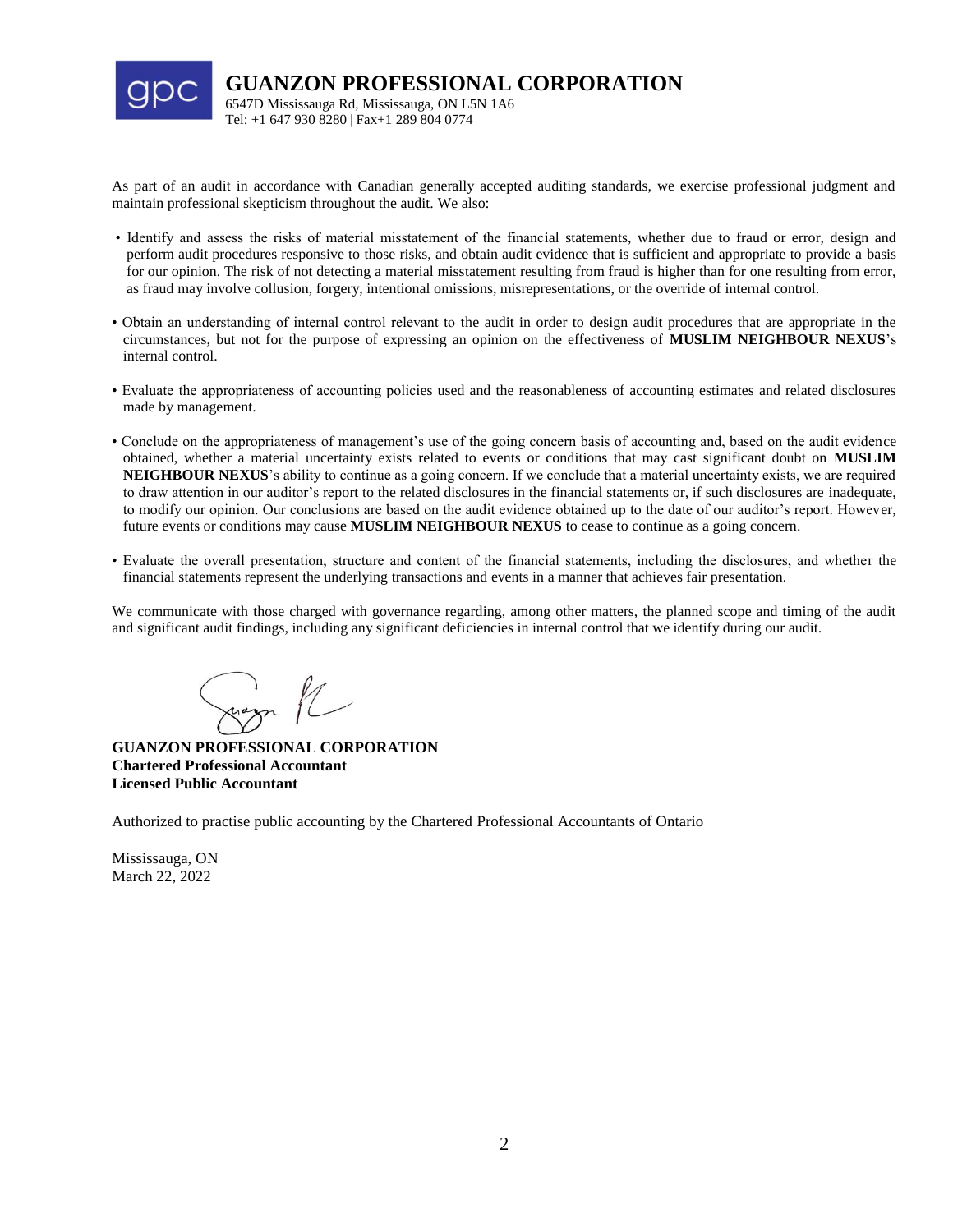# **MUSLIM NEIGHBOUR NEXUS STATEMENT OF FINANCIAL POSITION As at December 31, 2021**

|                                             |               | 2021             | 2020            |
|---------------------------------------------|---------------|------------------|-----------------|
| <b>ASSETS</b>                               |               |                  |                 |
| <b>Current</b>                              |               |                  |                 |
| Cash                                        | \$            | 911,838          | \$<br>60,015    |
| Receivables                                 |               | 3,774            | 4,434           |
| Prepaid expenses and deposit                |               | 4,494            | 32,540          |
|                                             |               | 920,106          | 96,989          |
| Non-current                                 |               |                  |                 |
| Property, plant and equipment, net (note 3) |               | 8,972,603        | 9,079,570       |
| Other assets (note 4)                       |               | 40,048           | 4,330           |
|                                             | \$            | 9,932,757        | \$<br>9,180,889 |
| <b>LIABILITIES</b>                          |               |                  |                 |
| <b>Current</b>                              |               |                  |                 |
| Accounts payable and accrued liabilities    | $\mathcal{S}$ | 12.746           | \$<br>56,358    |
| Deferred revenue                            |               | 26,431           | 15,176          |
|                                             |               | 39,177           | 71,534          |
| Long-term debt (note 5)                     |               |                  | 1,120,000       |
|                                             |               | 39,177           | 1,191,534       |
| <b>FUND BALANCES</b>                        |               |                  |                 |
|                                             |               |                  |                 |
| Restricted - Islamic Center Fund            |               | 9,640,951<br>815 | 7,859,534       |
| Restricted - Zakaah and Sadaqah Fund        |               |                  | 3,717           |
| Restricted - Daawah Fund                    |               | 20,807           | 14,061          |
| Unrestricted                                |               | 231,007          | 112,043         |
|                                             |               | 9,893,580        | 7,989,355       |
|                                             | \$            | 9,932,757        | \$<br>9,180,889 |

The accompanying notes are an integral part of these financial statements

#### **APPROVED ON BEHALF OF THE BOARD:**

DIRECTOR DIRECTOR

**\_\_\_\_\_\_\_\_\_\_\_\_\_\_\_\_\_\_\_\_\_\_\_\_\_\_\_\_\_\_\_\_\_\_\_\_\_\_\_\_ \_\_\_\_\_\_\_\_\_\_\_\_\_\_\_\_\_\_\_\_\_\_\_\_\_\_\_\_\_\_\_\_\_\_\_\_\_**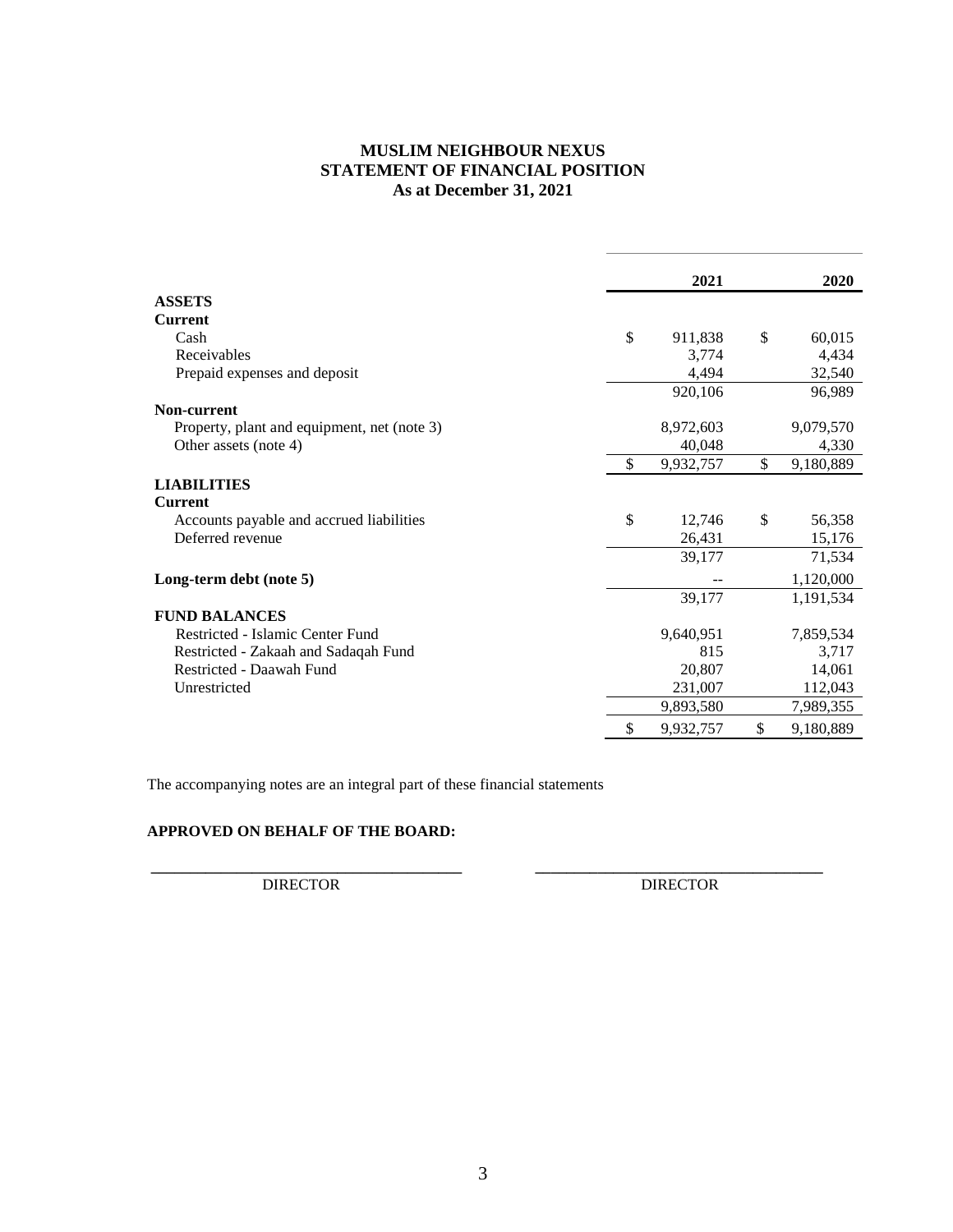# **MUSLIM NEIGHBOUR NEXUS STATEMENT OF OPERATIONS For the year ended December 31, 2021**

|                                                       | <b>Islamic Center</b><br><b>General Fund</b><br><b>Fund</b> |    |         | 2021<br>Zakaah and<br>Sadaqah Fund | <b>Daawah</b><br><b>Fund</b> |                       | <b>Total</b> |           | <b>2020</b>  |           |
|-------------------------------------------------------|-------------------------------------------------------------|----|---------|------------------------------------|------------------------------|-----------------------|--------------|-----------|--------------|-----------|
| <b>Revenues</b>                                       |                                                             |    |         |                                    |                              |                       |              |           |              |           |
| Donations and contributions                           | \$1,896,516                                                 | \$ | 164,821 | \$<br>89,924                       |                              | $\mathbb{S}$<br>8,326 | \$           | 2,159,587 | $\mathbb{S}$ | 1,516,321 |
| Grants                                                | 12,780                                                      |    | 27,215  |                                    | $-$                          | $-$                   |              | 39,995    |              | 101,105   |
| Membership fees                                       |                                                             |    | 5,869   |                                    | $- -$                        | $-$                   |              | 5,869     |              | 4,826     |
| Other income                                          | $- -$                                                       |    | 48,414  |                                    | $\overline{\phantom{m}}$     | $-$                   |              | 48,414    |              | 58,595    |
|                                                       | 1,909,296                                                   |    | 246,319 | 89,924                             |                              | 8,326                 |              | 2,253,865 |              | 1,680,847 |
| <b>Expenses</b>                                       |                                                             |    |         |                                    |                              |                       |              |           |              |           |
| Amortization                                          | 101,912                                                     |    | 431     |                                    |                              | $-$                   |              | 102.343   |              | 104,732   |
| Zakaah and sadaqah                                    |                                                             |    |         | 92,826                             |                              | $-$                   |              | 92,826    |              | 118,170   |
| General, prayer and fundraising expenses (Schedule 1) | 36,527                                                      |    | 16,595  |                                    | $-$                          | 1,279                 |              | 54,401    |              | 78,464    |
| Salaries and wages                                    |                                                             |    | 28,603  |                                    | --                           | $-$                   |              | 28,603    |              | 9,812     |
| <b>Bank</b> charges                                   | 20,144                                                      |    |         |                                    | $-$                          | $-$                   |              | 20,144    |              | 20,220    |
| Community programs                                    |                                                             |    | 18,574  |                                    | $\qquad \qquad -$            | 301                   |              | 18,875    |              | 15,484    |
| Finance charge                                        | 18,035                                                      |    |         |                                    | --                           | $-$                   |              | 18,035    |              | 72,667    |
| Advertising and promotion                             |                                                             |    | 5,341   |                                    | $-$                          | $-$                   |              | 5,341     |              | 3,940     |
| Professional fees                                     | 629                                                         |    | 4,692   |                                    | $\qquad \qquad -$            | $\sim$ $\sim$         |              | 5,321     |              | 5,717     |
| Rent                                                  |                                                             |    | 2,283   |                                    | --                           | $-$                   |              | 2,283     |              | 1,031     |
| Insurance                                             | 632                                                         |    | 836     |                                    |                              | $-$                   |              | 1,468     |              | 1,296     |
| Property tax (recoveries)                             | --                                                          |    |         |                                    |                              | --                    |              | $-$       |              | (41, 632) |
|                                                       | 177,879                                                     |    | 77,355  | 92,826                             |                              | 1,580                 |              | 349,640   |              | 389,901   |
| Excess (deficiency) of revenues over expenses         | \$1,731,417                                                 | \$ | 168,964 | (2,902)<br>S.                      |                              | \$<br>6,746           | -S           | 1,904,225 | \$           | 1,290,946 |

The accompanying notes are an integral part of these financial statements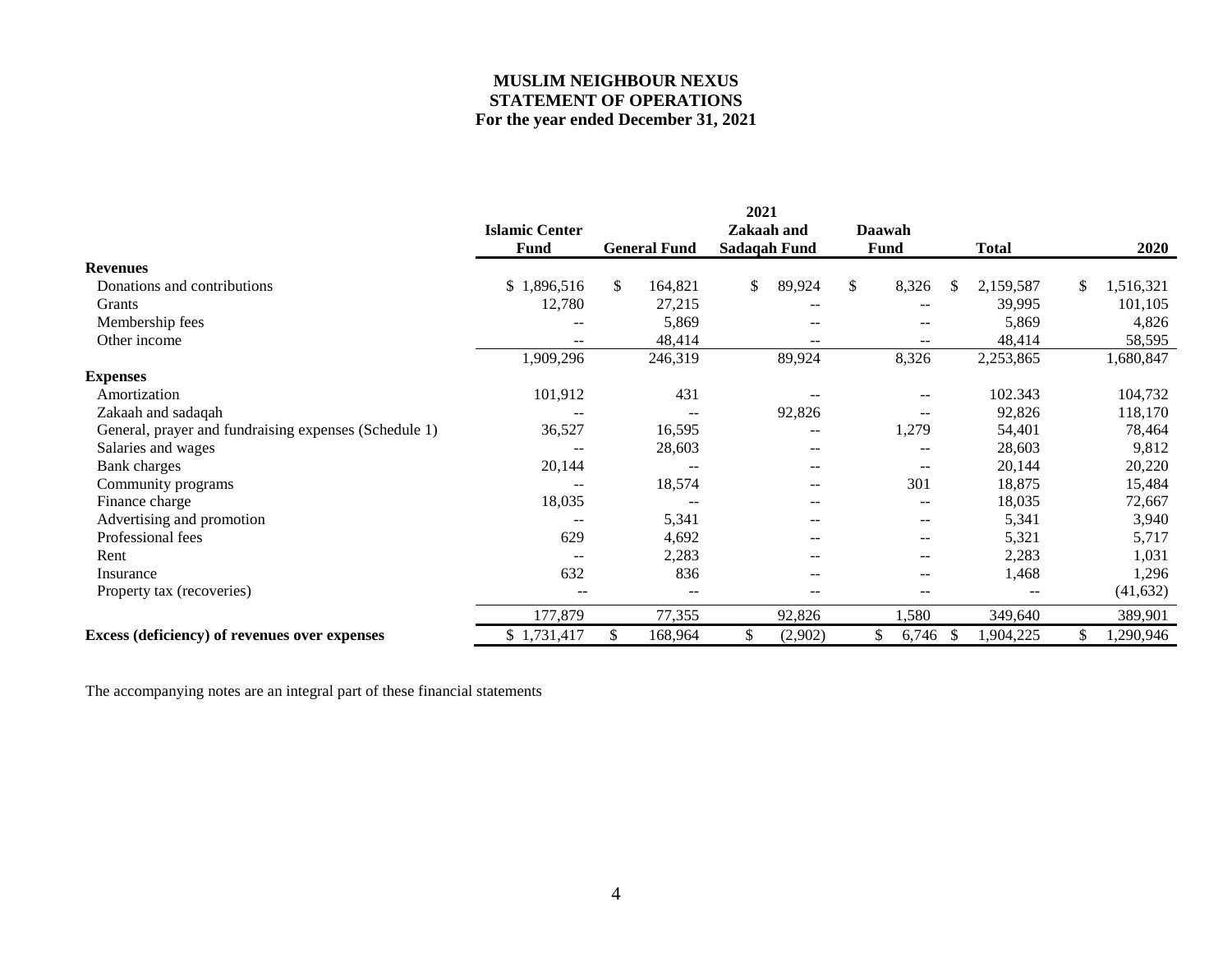# **MUSLIM NEIGHBOUR NEXUS STATEMENT OF CHANGES IN FUND BALANCES For the year ended December 31, 2021**

|                                               | <b>Islamic</b><br><b>Center Fund</b> | <b>General Fund</b> | 2021<br>Zakaah and<br><b>Sadaqah Fund</b> | <b>Daawah</b><br>Fund | <b>Total</b> | <b>2020</b> |
|-----------------------------------------------|--------------------------------------|---------------------|-------------------------------------------|-----------------------|--------------|-------------|
| Balance, beginning of year                    | \$7,859,534                          | \$<br>112,043       | \$<br>3,717                               | 14,061                | \$7,989,355  | \$6,698,409 |
| Excess (deficiency) of revenues over expenses | 1,731,417                            | 168,964             | (2,902)                                   | 6,746                 | 1,904,225    | 1,290,946   |
| Inter-fund transfers                          | 50,000                               | (50,000)            | $- -$                                     | $- -$                 | $- -$        |             |
| Balance, end of year                          | \$9,640,951                          | 231,007             | 815                                       | 20,807                | \$9,893,580  | \$7,989,355 |

The accompanying notes are an integral part of these financial statements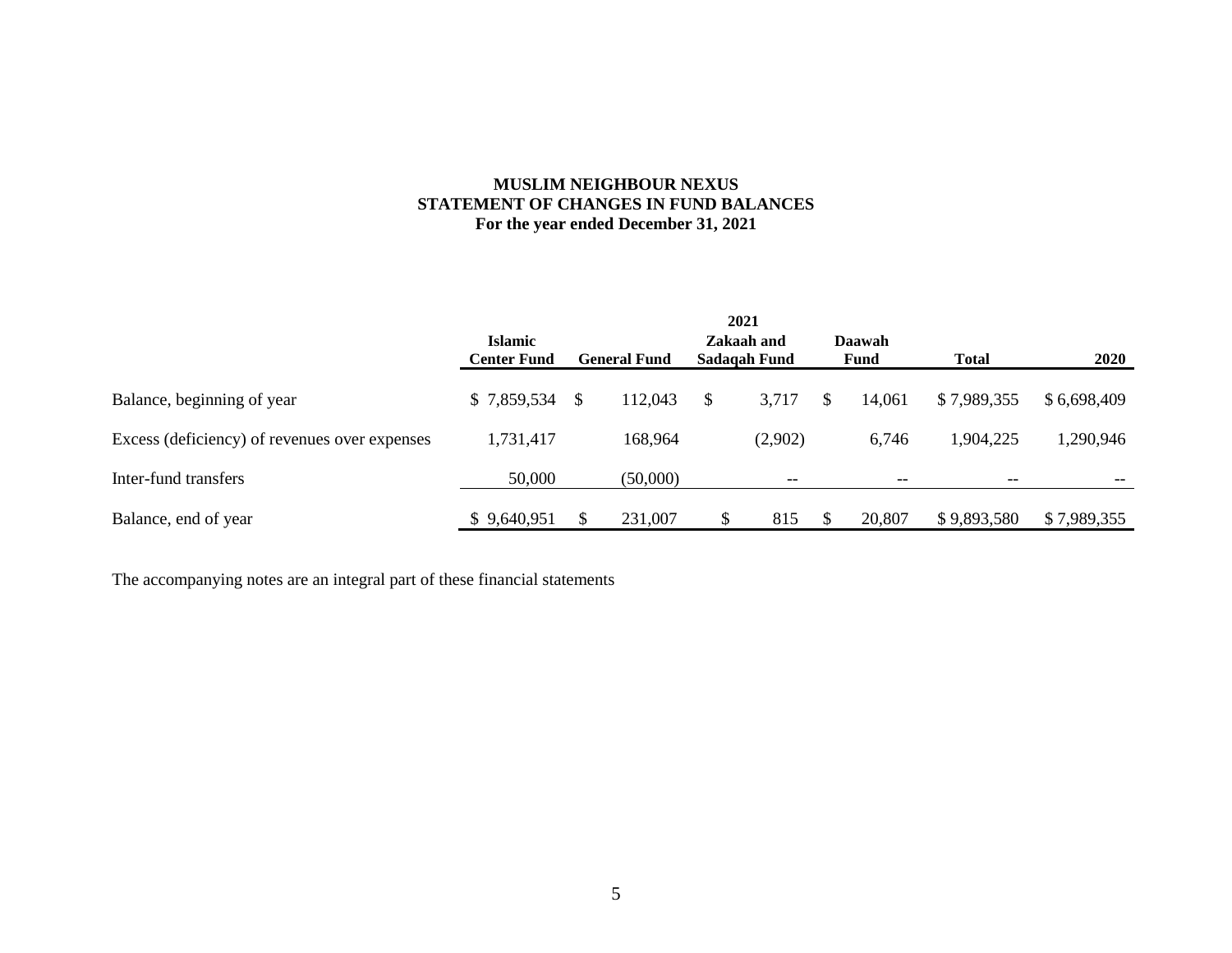# **MUSLIM NEIGHBOUR NEXUS STATEMENT OF CASH FLOWS For the year ended December 31, 2021**

|                                                      | 2021          | 2020         |
|------------------------------------------------------|---------------|--------------|
|                                                      |               |              |
| <b>OPERATING ACTIVITIES</b>                          |               |              |
| Excess of revenue over expenses                      | \$1,904,225   | \$1,290,946  |
| Amortization                                         | 102,343       | 104,732      |
|                                                      | 2,006,568     | 1,395,678    |
| Change in non-cash component of working capital      |               |              |
| Receivables                                          | 660           | 22,313       |
| Prepaid expenses and deposit                         | 28,046        | (3,461)      |
| Accounts payable and accrued liabilities             | (43,612)      | (42, 336)    |
| Deferred revenue                                     | 11,255        | 13,656       |
|                                                      | 2,002,917     | 1,385,850    |
| <b>INVESTING ACTIVITES</b>                           |               |              |
| Purchase of property and equipment                   | (2,078)       | (16,201)     |
| Refund of Land Transfer tax and site servicing costs |               | 25,973       |
| Refund of security deposit on Land                   | 6,702         |              |
| Change in other assets                               | (35,718)      | 15,000       |
|                                                      | (31,094)      | 24,772       |
| <b>FINANCING ACTIVITES</b>                           |               |              |
| Repayment of short-term loans                        |               | (148,000)    |
| Repayment of long-term debt                          | (1,120,000)   | (1,325,000)  |
|                                                      | (1,120,000)   | (1,473,000)  |
|                                                      |               |              |
| <b>CHANGE IN CASH AND CASH EQUIVALENTS</b>           | 851,823       | (62, 378)    |
| CASH AND CASH EQUIVALENTS, beginning of year         | 60,015        | 122,393      |
| CASH AND CASH EQUIVALENTS, end of year               | \$<br>911,838 | \$<br>60,015 |

The accompanying notes are an integral part of these financial statements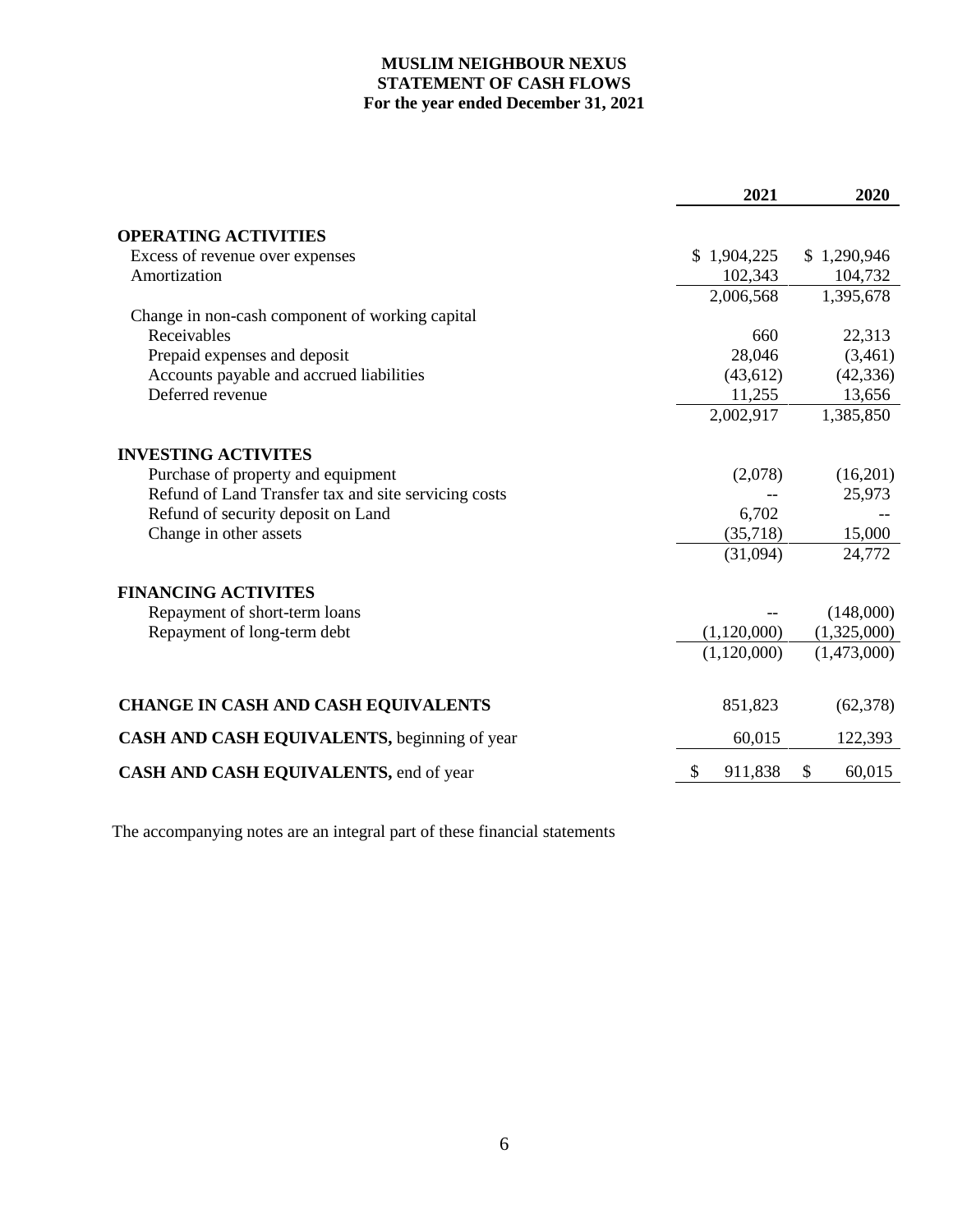### **NATURE OF OPERATIONS**

Muslim Neighbour Nexus ("MNN") was incorporated by letters patent under the Canada Corporations Act on August 20, 2012. The organization is a registered charity and its principal purpose is to serve the religious Islamic needs of the Churchill Meadows and Lisgar Communities of Mississauga. MNN provides, arranges and manages Islamic centers for Salaah, Islamic education and social activities, catering to the needs of and affording a welcoming atmosphere to all segments of Muslim community – males, females, youth and seniors.

MNN is registered as a charitable organization under the Income Tax Act ("the Act') and is in compliance with the requirements of the Act to maintain its non-taxable status.

# **1. SUMMARY OF SIGNIFICANT ACCOUNTING POLICIES**

#### **(a) Basis of Presentation**

These financial statements were prepared in accordance with Canadian accounting standards for not for profit organizations.

#### **(b) Fund accounting**

The General Fund accounts for current operations and programs as well as the organization's restricted contributions for which no corresponding restricted fund is presented.

The Islamic Center Fund reports the assets, liabilities, revenue and expenses related to MNN's capital asset Islamic Center program.

The Zakaah and Sadaqah Fund reports resources contributed for religious and charitable purposes.

The Daawah Fund reports resources to be used for creating a widespread understanding of Islam.

#### **(c) Revenue Recognition**

The organization follows the restricted fund method whereby externally restricted contributions are recognized in the fund corresponding to the purpose for which they were contributed. Restricted contributions with no corresponding restricted fund is presented in the General Fund using the deferral method. Unrestricted contributions are recognized as revenues in the General Fund.

Donations and contributions are recognized in the year received or receivable if the amount to be recorded can be reasonably estimated and collection is reasonably assured.

Membership fees for the period are recognized as revenue of the General Fund when collected.

Other income is recorded using accrual method.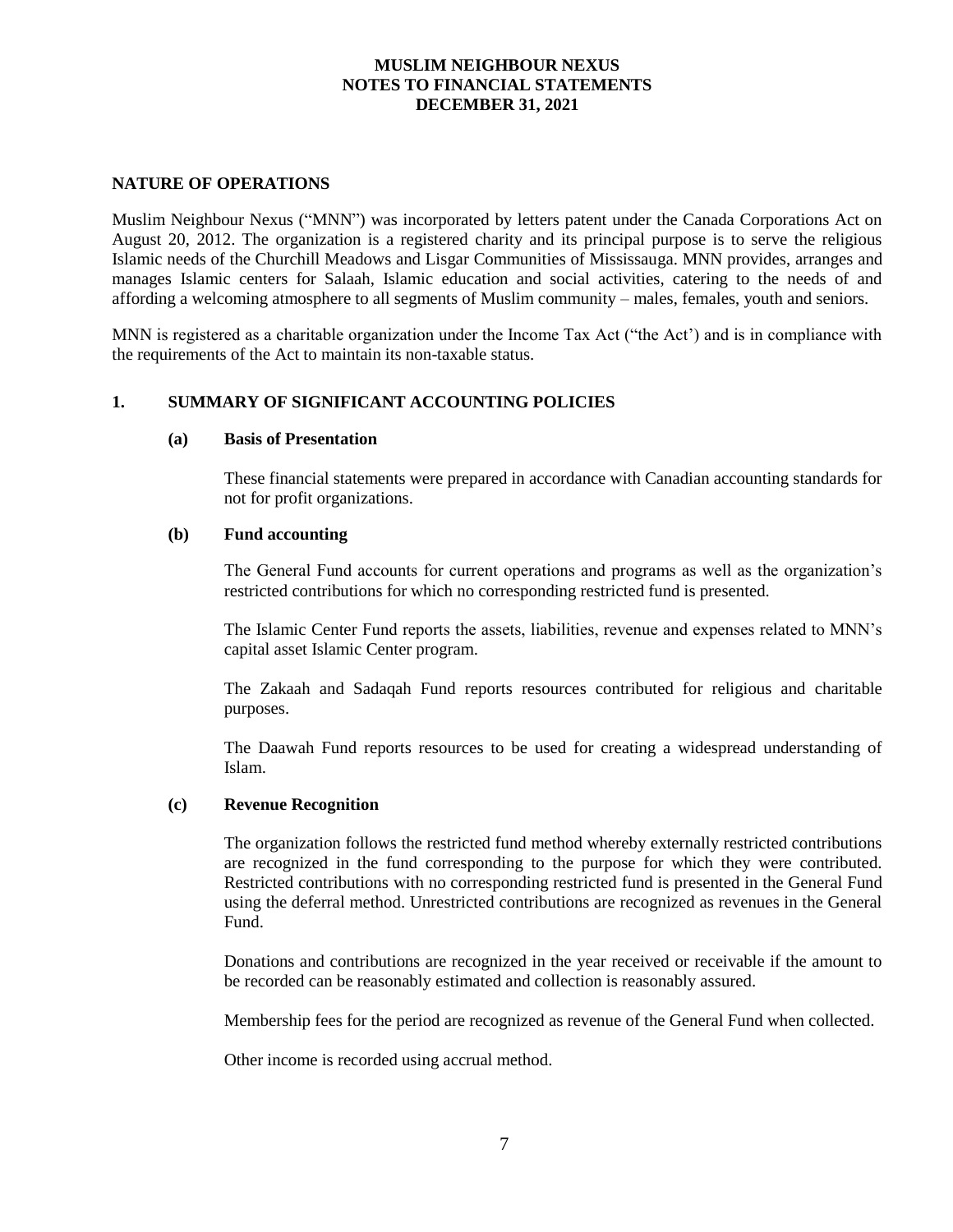#### **(d) Contributed Services**

MNN derives significant benefits from members acting as volunteers and directors. Because of the difficulty of determining their fair value, contributed services are not recognized in these financial statements.

#### **(e) Financial Instruments**

#### **i) Measurement of Financial Instruments**

MNN initially measures its financial assets and financial liabilities at fair value.

MNN subsequently measures all of its financial assets and financial liabilities at amortized cost.

Financial assets measured at amortized cost include cash and receivables.

Financial liabilities measured at amortized cost include accounts payable and accrued liabilities.

The financial assets measured at fair value include the investment.

#### **ii) Impairment**

Financial assets measured at cost are tested for impairment when there are indicators of impairment. The amount of the write-down is recognized in results of operations. The previously recognized impairment loss may be reversed to the extent of the improvement, directly or by adjusting the allowance account, provided it is no greater than the amount that would have been reported at the date of the reversal had the impairment not been recognized previously. The amount of the reversal is recognized in results of operations.

### **(f) Estimates and Measurement Uncertainty**

The preparation of financial statements in conformity with Canadian accounting standards for not-for-profit organizations requires the Organization's Board to make estimates and assumptions that affect the reported amounts of assets and liabilities and disclosure of contingent assets and liabilities at the date of the financial statements and the reported amounts of revenue and expenses during the reporting period. Items requiring significant estimates and subject to measurement uncertainty include the determination of useful lives of property, plant and equipment. By their nature, these estimates are subject to measurement uncertainty. Actual results could differ from those estimates.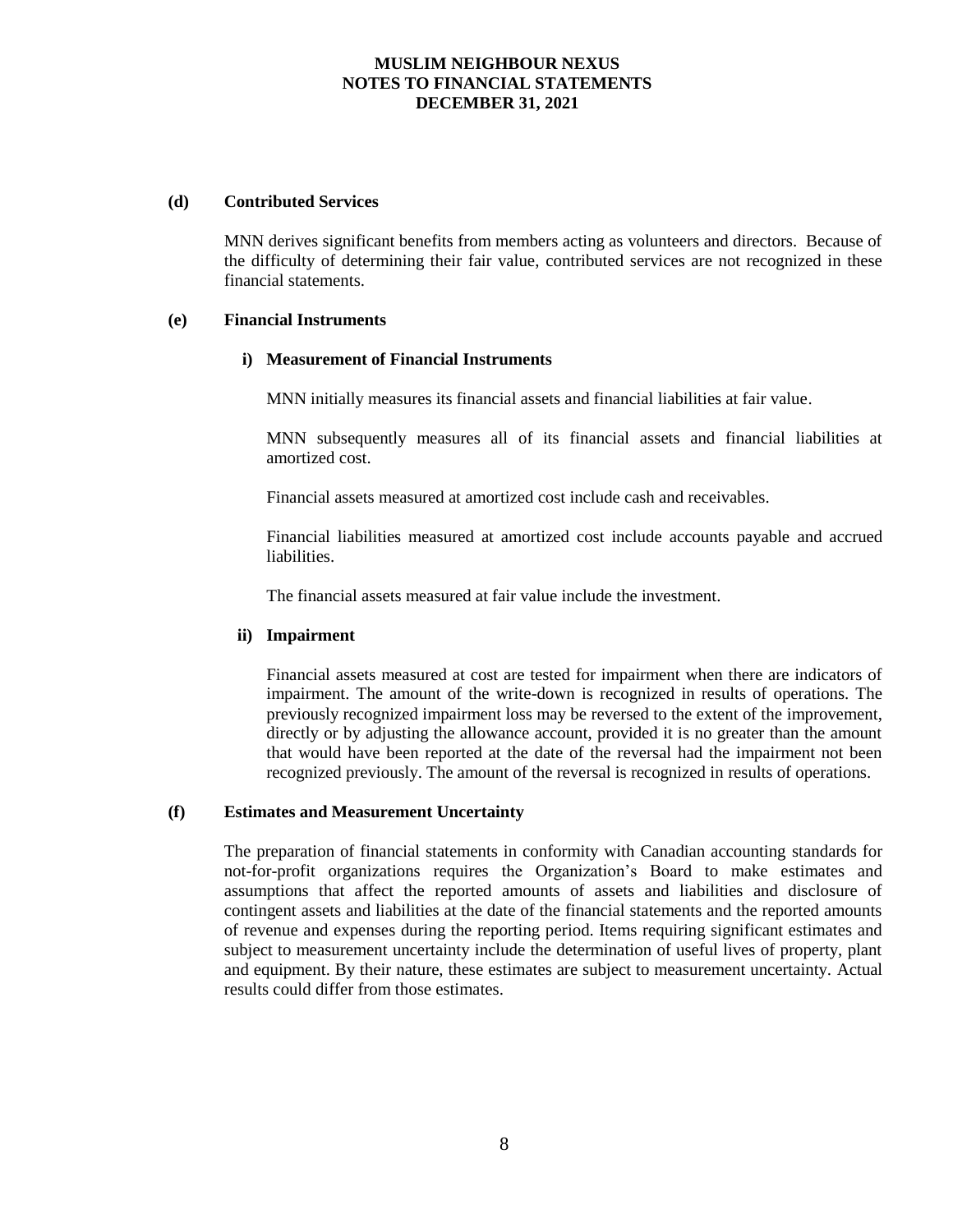#### **(g) Property and equipment**

Property and equipment are measured at cost and amortized over their estimated lives on the following basis as follows:

| <b>Building</b>        | 30 years, declining balance |
|------------------------|-----------------------------|
| Land improvements      | 30 years, declining balance |
| Furniture and fixtures | 5 years, straight line      |

 When a tangible capital asset no longer has any long-term service potential for the organization, the excess of its net carrying amount over any residual value is recognized as an expense in the statement of operations.

### **(h) Impairment of capital assets**

A long-lived asset is tested for impairment whenever events or changes in circumstances indicate that its carrying amount may not be recoverable. An impairment loss is recognized when the carrying amount of the asset exceeds the sum of the undiscounted cash flows resulting from its use and eventual disposition. The impairment loss is measured as the amount by which the carrying amount of the long-lived asset exceeds its fair value.

### **2. FINANCIAL INSTRUMENTS**

#### **Risks and Concentrations**

The organization is exposed to various risks through its financial instruments, without being exposed to concentrations of risk. The following analysis provides a measure of the company's risk exposure as at the date of balance sheet.

### **Credit Risk**

Credit risk is the risk that one party to a financial instrument will cause a financial loss for the other party by failing to discharge an obligation. The organization is not exposed to significant levels of credit risk as their receivable pertains to HST/GST rebate from the government of Canada.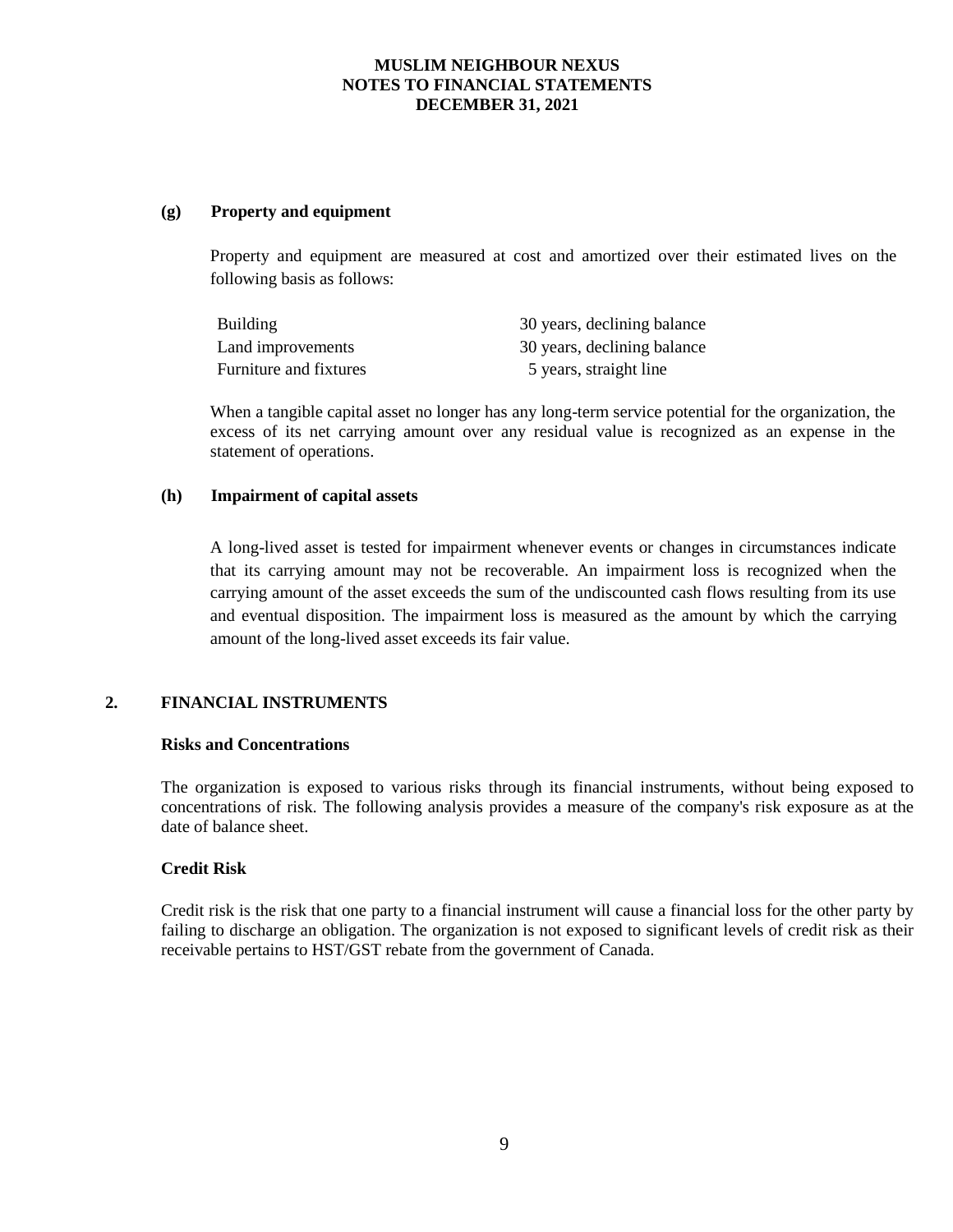### **3. PROPERTY, PLANT AND EQUIPMENT**

|                        |           |                                           | <b>2020</b> |   |                                 |     |                                 |
|------------------------|-----------|-------------------------------------------|-------------|---|---------------------------------|-----|---------------------------------|
|                        | Cost      | <b>Accumulated</b><br><b>Amortization</b> |             |   | <b>Net Book</b><br><b>Value</b> |     | <b>Net Book</b><br><b>Value</b> |
| Land                   | 6,845,034 | <sup>\$</sup>                             | $-$         | S | 6,845,034                       | \$. | 6,851,736                       |
| <b>Building</b>        | 1,027,638 |                                           | 99,240      |   | 928,398                         |     | 958,333                         |
| Land improvement       | 1,262,396 |                                           | 121,662     |   | 1,140,734                       |     | 1,180,070                       |
| Furniture and fixtures | 154,970   |                                           | 96,533      |   | 58,437                          |     | 89,431                          |
|                        | 9,290,038 |                                           | 317,435     | S | 8,972,603                       |     | 9,079,570                       |

### **4. OTHER ASSETS**

Other assets pertain to deposits by MNN for the future construction and development of its Islamic Centre building and to a local utility company.

# **5. LONG-TERM DEBT**

|                                                                                                                               | 2021 | 2020        |
|-------------------------------------------------------------------------------------------------------------------------------|------|-------------|
| Loan repayable in annual instalments of \$835,000 plus financing<br>charge calculated at 4% due March 16, 2023 secured by the |      |             |
| land with a net value of $$6,845,034$ (note 3).                                                                               |      | \$1,120,000 |
|                                                                                                                               |      | 1,120,000   |
| Less: current portion of long-term debt                                                                                       |      |             |
|                                                                                                                               | --   |             |

Long-term debt was repaid in full during the year.

# **6. CREDIT CARD FACILITY**

 The Organization has unsecured credit card facility from a bank in the amount of \$20,000 bearing interest at 19.99%. As of December 31, 2021, the credit card liability amounted to \$5,044 (2020 - \$1,019).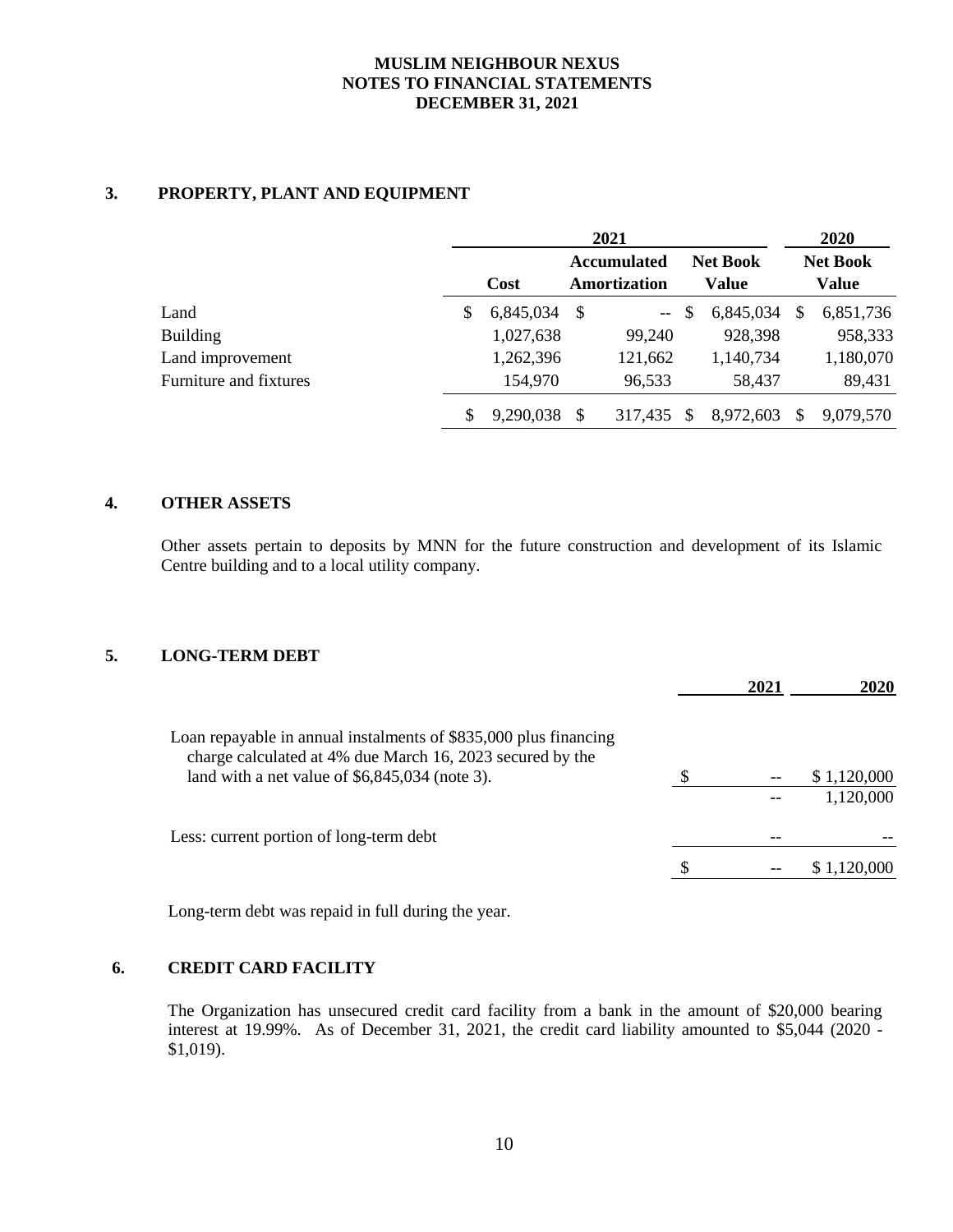#### **7. COVID-19 GLOBAL PANDEMIC AND SUBSEQUENT EVENTS**

#### *COVID-19 Global Pandemic*

In March 2020, the World Health Organization declared the outbreak of a novel coronavirus (COVID-19) as a global pandemic, which continues to spread in Canada and around the world. The spread of COVID-19 has severely impacted many local economies around the globe. In many countries including Canada, businesses are being forced to cease or limit operations for long or indefinite periods of time. Measures taken to contain the spread of the virus, include travel bans, quarantines, social distancing, and closures of non-essential services which have triggered significant disruptions to businesses worldwide, resulting in an economic slowdown.

As a result of the COVID 19 pandemic and the state of emergency being declared in the Province of Ontario, several lockdowns and stay at home orders were implemented forcing various mosques, churches and other faith settings, along with other facilities and businesses to be closed for an indefinite period. Throughout the year, there were various changes in provincial guidelines and restrictions requiring MNN to conduct gatherings virtually, require proof of vaccination for any in-person gatherings, and postpone or cancel in-person programs and activities.

On January 5, 2022, the Province of Ontario re-entered Step 2 of the Provincial Roadmap to Reopen in the wake of new COVID 19 variants of concern further limiting in person activities for the organization, followed by a stayat-home order announced on January 12, 2022 which was lifted on February 9, 2022, after which capacity restrictions were eased. On February 17, 2022, the Province of Ontario further eased public health measures and as of March 1, 2022 all capacity requirements and proof of vaccination requirements have been lifted allowing MNN to resume operations with full capacity.

MNN has determined that these events are non-adjusting subsequent events. Accordingly, the financial position and results of operations as of and for the year ended December 31, 2021 have not been adjusted to reflect their impact. The duration and impact of the COVID 19 pandemic remains unclear at this time although Management believes that the disturbance may be temporary.

#### *Canada Emergency Wage Subsidy (CEWS)*

The Canada Emergency Wage Subsidy is a Federal Government program to support eligible employers to cover part of their employees' wages during the COVID-19 pandemic closures.

During the period MNN obtained a total of \$5,169 for CEWS.

#### *Canada Emergency Rent Subsidy (CERS)*

The Canadian Emergency Rent Subsidy is a Federal Government program that provides rent and mortgage subsidies for eligible expenses to qualifying businesses, charities, and non-profits.

During the period MNN obtained a total of \$12,780 for CERS.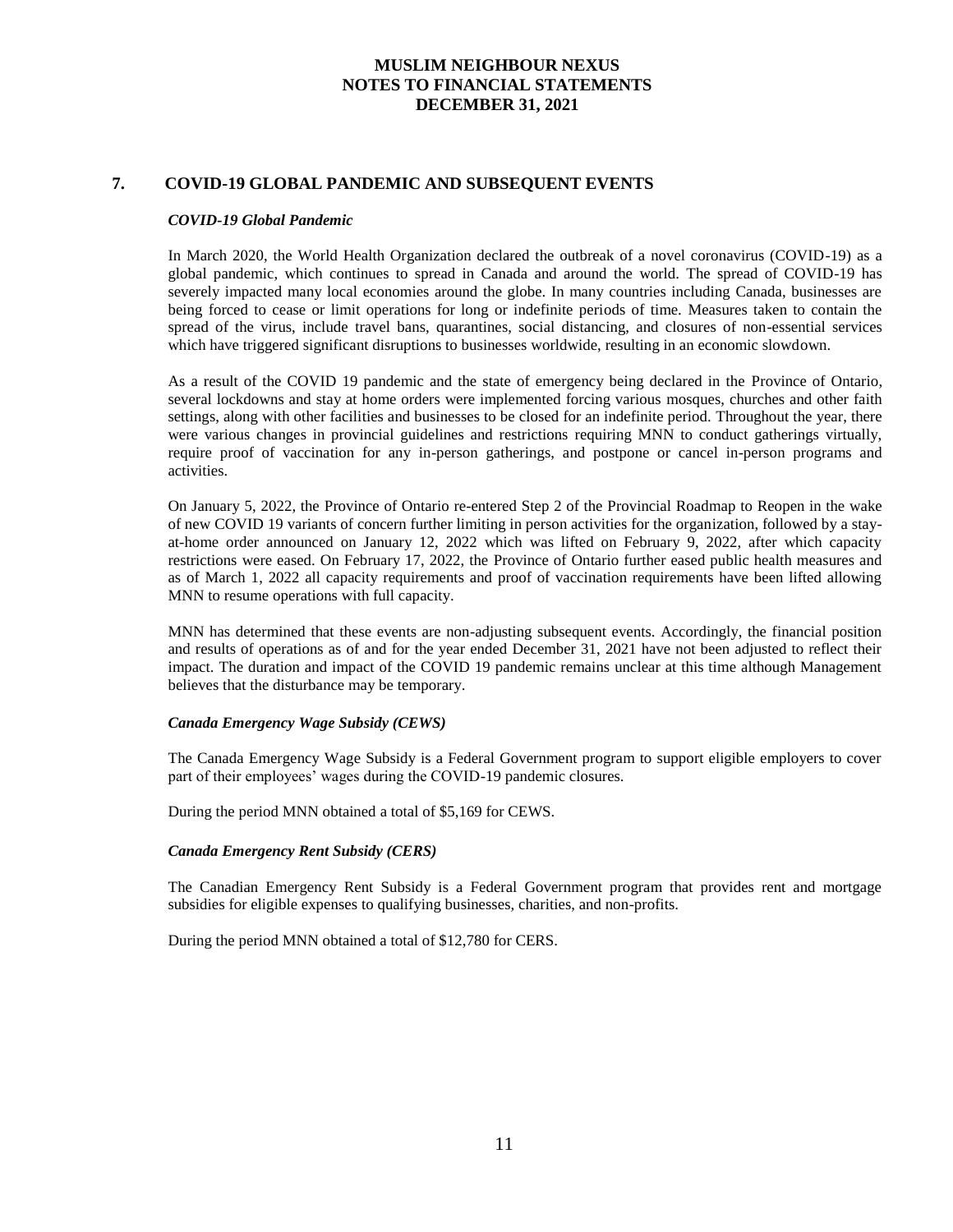# **8. COMPARATIVE FIGURES**

The financial statements have been reclassified, where applicable, to conform to the presentation used in the current year.